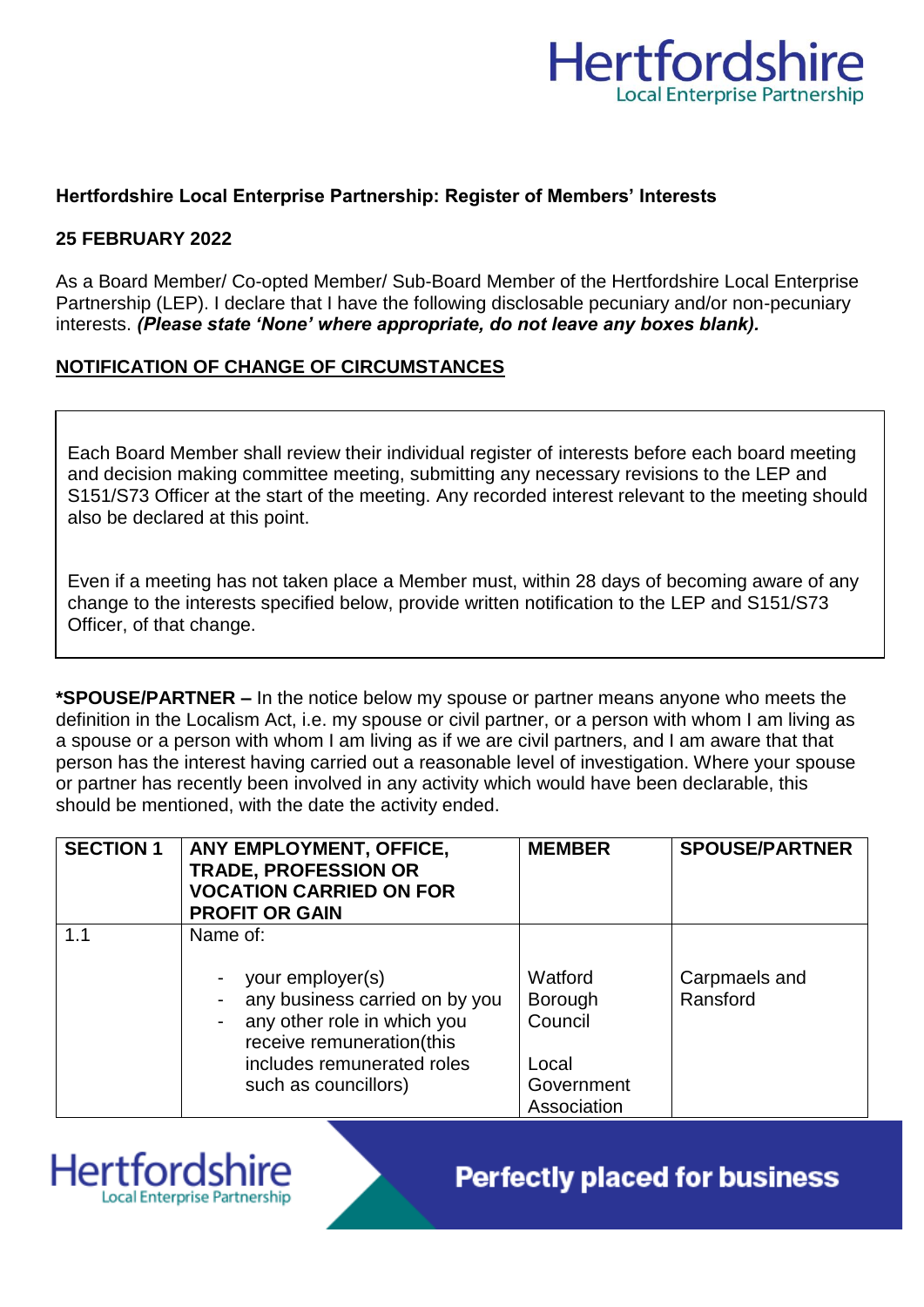

|                  |                                                                                                                                                                                                                                                                                                            | Elected Mayor/        | <b>Patent Attorney</b> |
|------------------|------------------------------------------------------------------------------------------------------------------------------------------------------------------------------------------------------------------------------------------------------------------------------------------------------------|-----------------------|------------------------|
| 1.2              | Description of employment or business<br>activity                                                                                                                                                                                                                                                          | <b>Council Leader</b> |                        |
| 1.3              | The name of any firm in which you are<br>a partner                                                                                                                                                                                                                                                         | None                  | None                   |
| 1.4              | The name of any company for which<br>you are a remunerated director                                                                                                                                                                                                                                        | None                  | <b>None</b>            |
| <b>SECTION 2</b> | <b>SPONSORSHIP</b>                                                                                                                                                                                                                                                                                         | <b>MYSELF</b>         | <b>SPOUSE/PARTNER</b>  |
| 2.1              | Any financial benefit obtained (other<br>than from the LEP) which is paid as a<br>result of carrying out duties as a<br>Member.<br>This includes any payment or financial<br>benefit from a Trade Union within the<br>meaning of the Trade Union and<br>Labour Relations (Consolidation) Act<br>1992 $(a)$ | None                  | <b>None</b>            |
| <b>SECTION 3</b> | <b>CONTRACTS</b>                                                                                                                                                                                                                                                                                           | <b>MYSELF</b>         | <b>SPOUSE/PARTNER</b>  |
| 3.1              | Any contract for goods, works or<br>services with the LEP which has not<br>been fully discharged by any<br>organisation named at 1.1                                                                                                                                                                       | None                  | None                   |
| 3.2              | Any contract for goods, works or<br>services entered into by any<br>organisation named at 1.1 where<br>either party is likely to have a<br>commercial interest in the outcome of<br>the business being decided by the<br>LEP in the forthcoming meeting.                                                   | None                  | None                   |

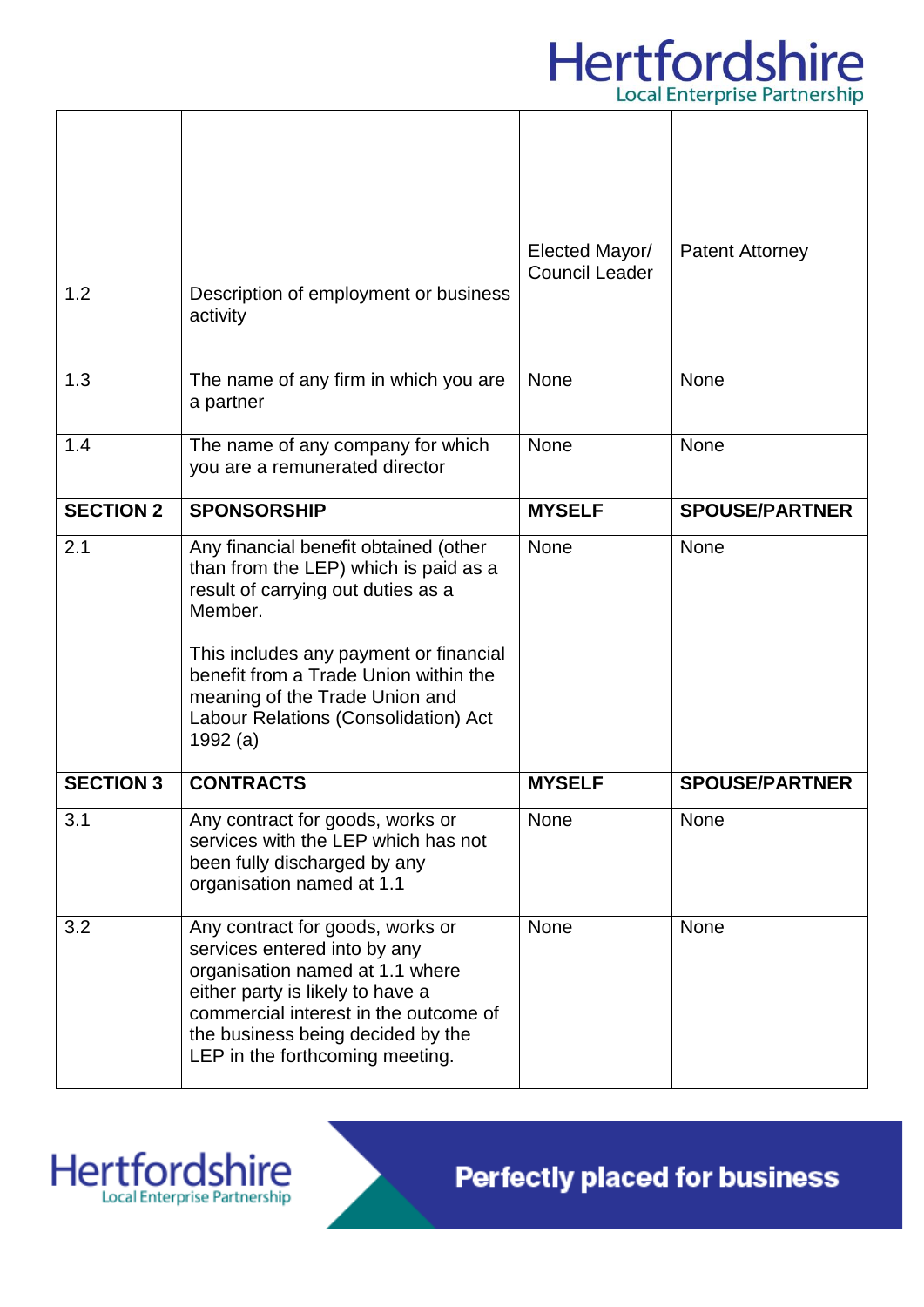## Hertfordshire

| <b>SECTION 4</b> | <b>LAND OR PROPERTY</b>                                                                                                                                                                                                                                                                                                                                                                                                                                                                                                                                                                                                                                                                                                                                              | <b>MYSELF</b>                                                                                                                                                                                                                                                                                                                                                                                                                                                                                                                                                                                                                                                                                                                                      | Local Lifter prise i dititutionip<br><b>SPOUSE/PARTNER</b> |
|------------------|----------------------------------------------------------------------------------------------------------------------------------------------------------------------------------------------------------------------------------------------------------------------------------------------------------------------------------------------------------------------------------------------------------------------------------------------------------------------------------------------------------------------------------------------------------------------------------------------------------------------------------------------------------------------------------------------------------------------------------------------------------------------|----------------------------------------------------------------------------------------------------------------------------------------------------------------------------------------------------------------------------------------------------------------------------------------------------------------------------------------------------------------------------------------------------------------------------------------------------------------------------------------------------------------------------------------------------------------------------------------------------------------------------------------------------------------------------------------------------------------------------------------------------|------------------------------------------------------------|
| 4.1              | Any interest you or any organisation<br>listed at 1.1 may have in land or<br>property which is likely to be affected<br>by a decision made by the LEP.<br>This would include, within the area of<br>the LEP:<br>Any interest in any land in the<br>$\blacksquare$<br>LEP areas, including your<br>place(s) of residency<br>Any tenancy where the landlord<br>is the LEP and the tenant is a<br>body in which relevant person<br>has a beneficial interest<br>Any licence for a month or<br>longer to occupy land owned by<br>the LEP<br>For property interests, please state the<br>first part of the postcode and the Local<br>Authority where the property resides. If<br>you own/lease more than one property<br>in a single postcode area, please state<br>this. | <b>ACTIVE:</b><br>WBC is making<br>an application<br>for LEP funding<br>to enable the<br>delivery of an<br>innovation hub<br>in Watford at<br>the site of the<br><b>Town Hall</b><br>complex.<br><b>HISTORIC but</b><br>still active the<br>Watford<br><b>Riverwell Joint</b><br>Venture,<br>£6m was made<br>available by the<br><b>LEP</b> under its<br><b>Growing Places</b><br>Fund as a loan<br>in 2013, this<br>was an interest<br>free loan and<br>was paid back.<br>Watford<br><b>Business Park</b><br>(WBP)<br>£1.5m was<br>made available<br>to commence<br>the<br>regeneration of<br><b>WBP</b> in 2013<br>again this loan<br>is due to be<br>paid back in<br>March 2020, the<br>LEP also<br>charged us<br>interest at<br>around 1.3% on | None                                                       |
|                  |                                                                                                                                                                                                                                                                                                                                                                                                                                                                                                                                                                                                                                                                                                                                                                      | this loan                                                                                                                                                                                                                                                                                                                                                                                                                                                                                                                                                                                                                                                                                                                                          |                                                            |

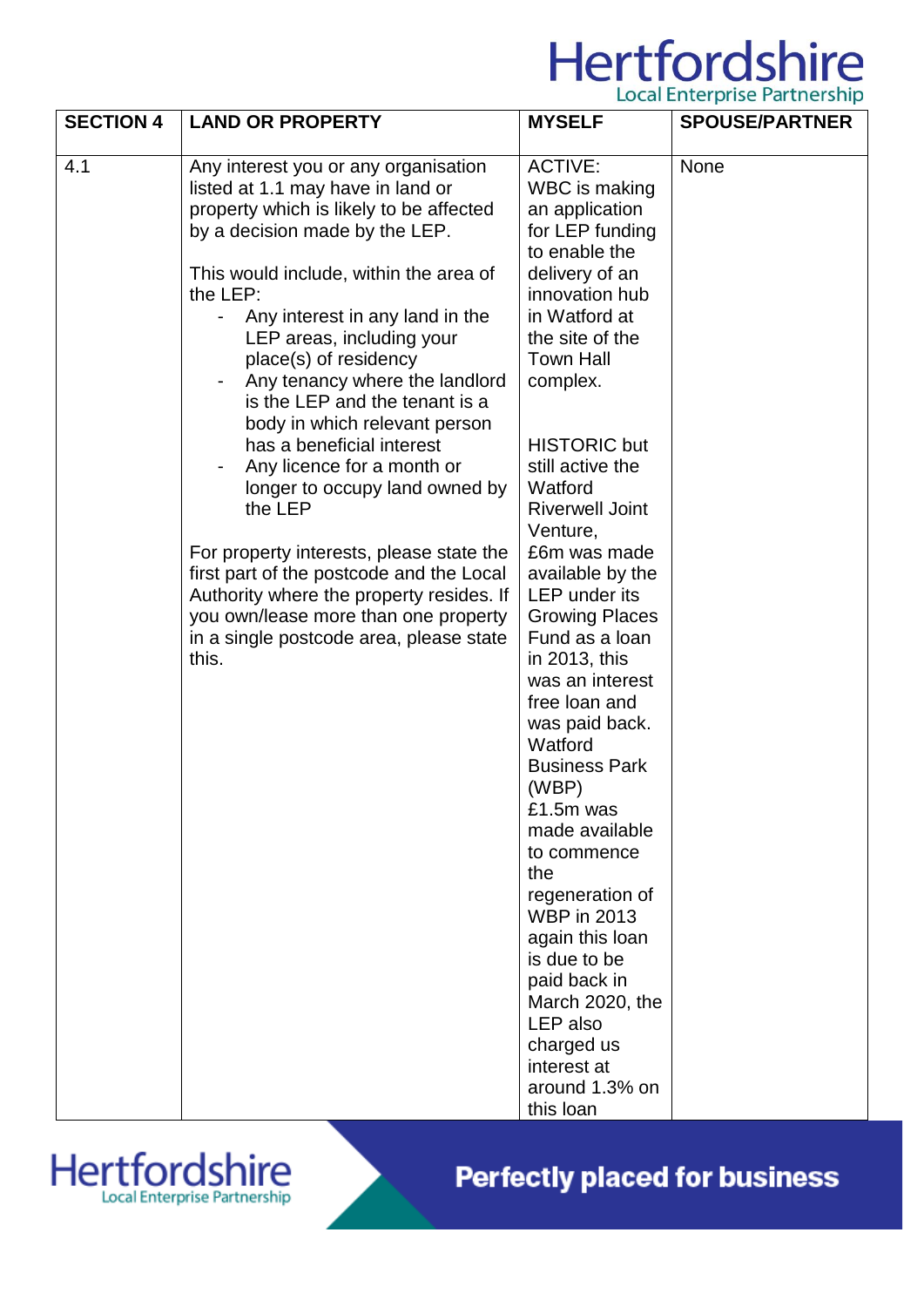## **Hertfordshire Local Enterprise Partnership**

|  | <b>RECENT AND</b>                 |  |
|--|-----------------------------------|--|
|  | <b>SEPARATE TO</b>                |  |
|  | <b>ABOVE</b>                      |  |
|  | Watford                           |  |
|  | <b>Business Park</b><br>We are    |  |
|  |                                   |  |
|  | receiving                         |  |
|  | funding of £5m<br>from the LEP to |  |
|  | take forward                      |  |
|  | and develop                       |  |
|  | land we have                      |  |
|  | assembled at                      |  |
|  | the entrance of                   |  |
|  | Watford                           |  |
|  | <b>Business Park</b>              |  |
|  | for                               |  |
|  | regeneration.                     |  |
|  | The sum of                        |  |
|  | money is 75%                      |  |
|  | grant and 25%                     |  |
|  | loan. It is the                   |  |
|  | intention to then                 |  |
|  | recycle the 25%                   |  |
|  | loan element in                   |  |
|  | other                             |  |
|  | regeneration                      |  |
|  | projects in the                   |  |
|  | borough<br>We have                |  |
|  | received c                        |  |
|  | £1.0m from the                    |  |
|  | LEP to take                       |  |
|  | forward a                         |  |
|  | number of the                     |  |
|  | small infill sites,               |  |
|  | the situation is                  |  |
|  | the same as                       |  |
|  | above. It is                      |  |
|  | hoped to use                      |  |
|  | part of this                      |  |
|  | funding to                        |  |
|  | demolish                          |  |
|  | Exchange                          |  |
|  | Road.                             |  |

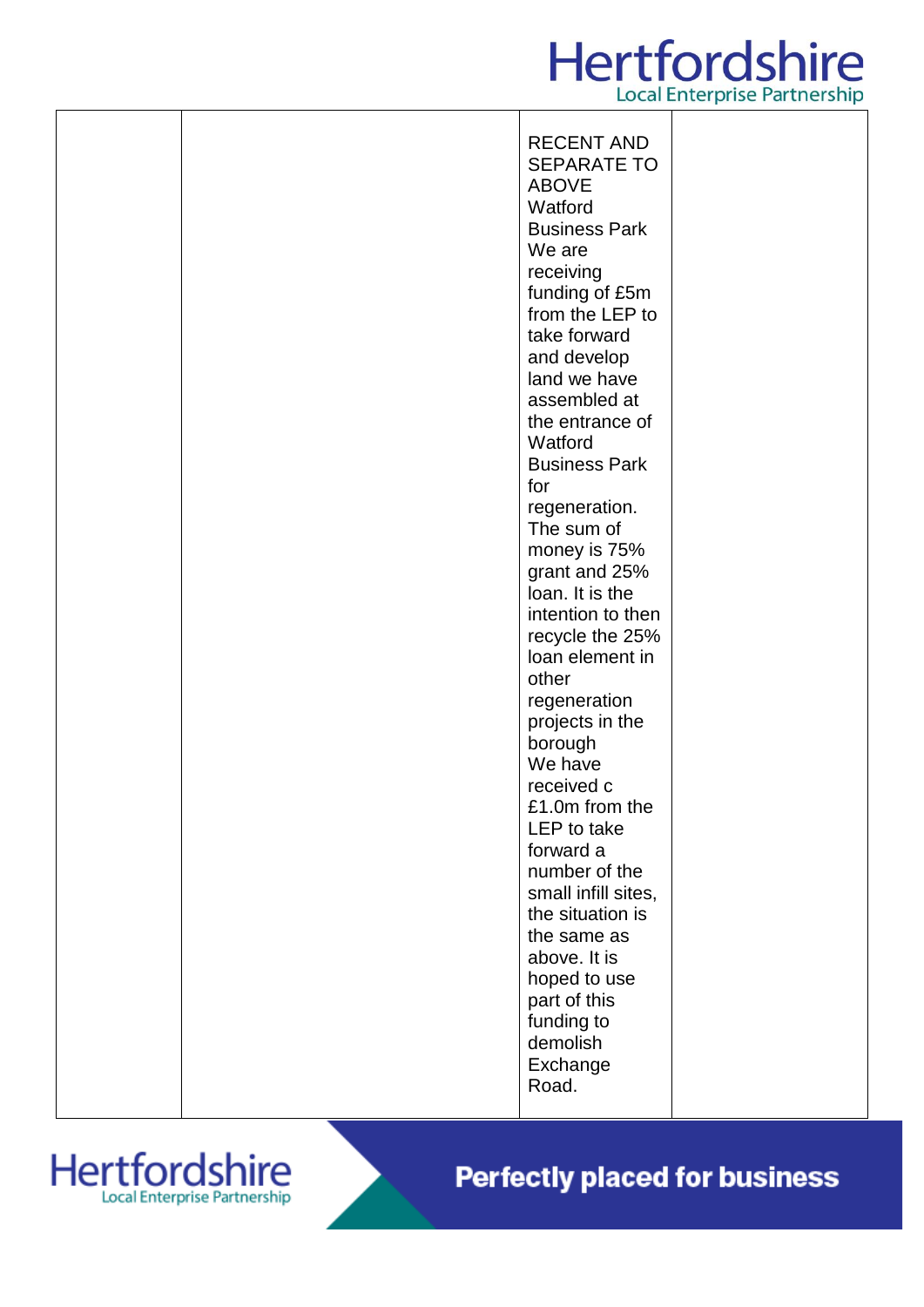# **Hertfordshire**

|                  |                                                                                                                                                                                                                                                                         |                                                                                                                                                                                                                                                                                                                                                                                                                                                                                                              | Ebedi Ericci prise i di criersi lip |
|------------------|-------------------------------------------------------------------------------------------------------------------------------------------------------------------------------------------------------------------------------------------------------------------------|--------------------------------------------------------------------------------------------------------------------------------------------------------------------------------------------------------------------------------------------------------------------------------------------------------------------------------------------------------------------------------------------------------------------------------------------------------------------------------------------------------------|-------------------------------------|
|                  |                                                                                                                                                                                                                                                                         | Historic but<br>recently<br>completed:<br>Clarendon<br>Road phase 2<br>and $3 + a$ new<br>Gateway<br>Scheme at<br>Watford<br>Junction<br>Station.<br>£4.828m +<br>£327k (for<br>Watford<br>Junction<br>Station) all<br>grant funding $=$<br>(£5.155m total)<br>With a further<br>£1m<br>contribution<br>from WBC, £1m<br>HCC and £3m<br>s106<br>contributions<br>(£5m Total) to<br>support the<br>project.<br>The Herts LEP<br>funds to be<br>used by the end<br>of March 2020-<br>21. This was<br>achieved. |                                     |
| <b>SECTION 5</b> | <b>SECURITIES</b>                                                                                                                                                                                                                                                       | <b>MYSELF</b>                                                                                                                                                                                                                                                                                                                                                                                                                                                                                                | <b>SPOUSE/PARTNER</b>               |
| 5.1              | Any interest in securities of an<br>organisation under 1.1 where:-<br>(a) that body (to my knowledge)<br>has a place of business or land<br>in the area of the LEP; and<br>(b) either-<br>the total nominal value of<br>(i)<br>the securities exceeds<br>£25,000 or one | None                                                                                                                                                                                                                                                                                                                                                                                                                                                                                                         | None                                |

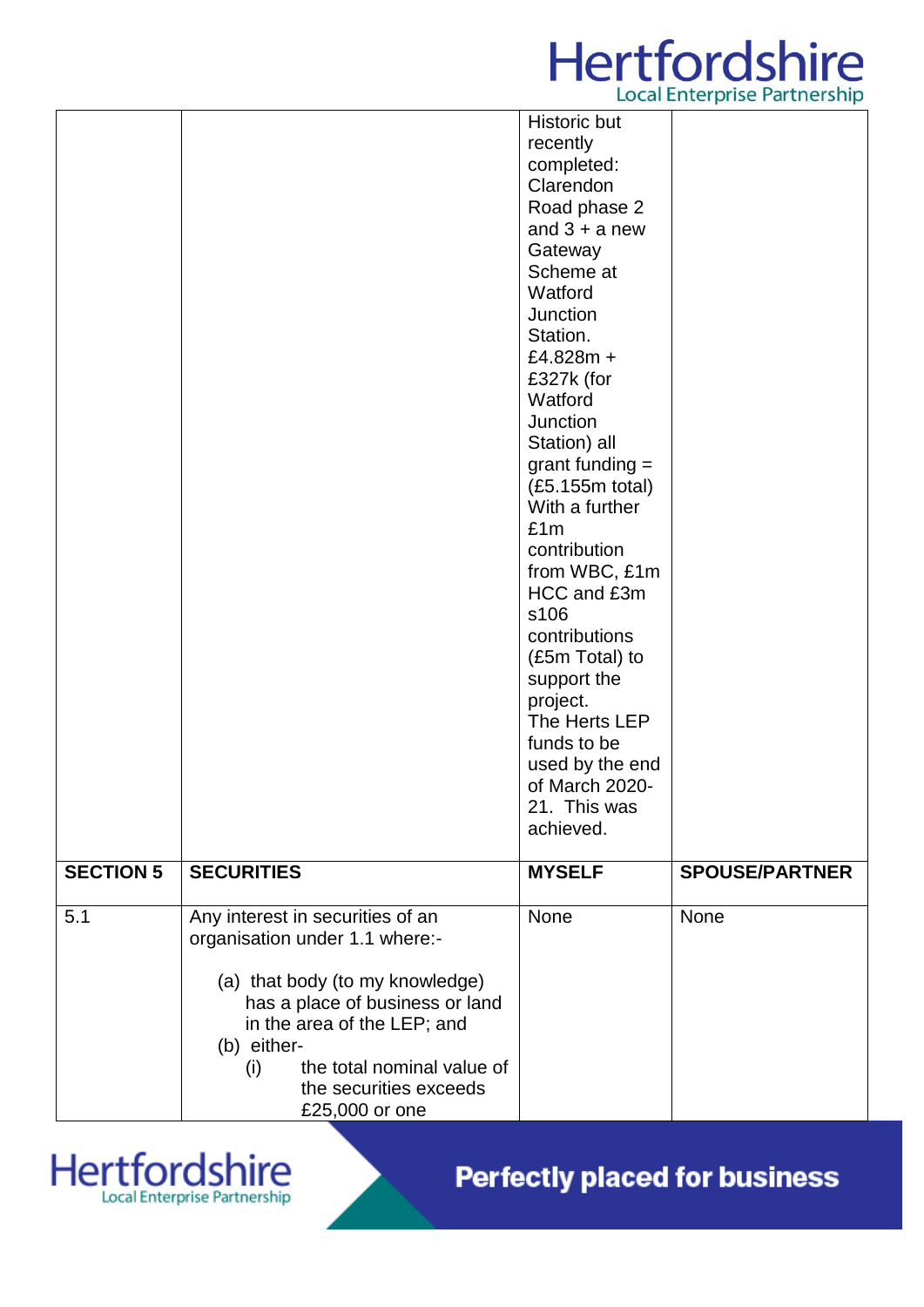

|                  | hundredth of the total<br>issued share capital of<br>that body or;<br>if the share capital of that<br>(ii)<br>body is of more than one<br>class, the total nominal<br>value of the shares of<br>any one class in which<br>has an<br>interest exceeds one<br>hundredth of the total<br>issued share capital of<br>that class. |               |                       |
|------------------|------------------------------------------------------------------------------------------------------------------------------------------------------------------------------------------------------------------------------------------------------------------------------------------------------------------------------|---------------|-----------------------|
| <b>SECTION 6</b> | <b>GIFTS AND HOSPITALITY</b>                                                                                                                                                                                                                                                                                                 | <b>MYSELF</b> | <b>SPOUSE/PARTNER</b> |
| 6.1              | Any gifts and/or hospitality received as<br>a result of membership of the LEP<br>(above the value of £50)                                                                                                                                                                                                                    | <b>None</b>   | <b>None</b>           |

### **OTHER INTERESTS**

### **Membership of Organisations**

I am a member of, or I am in a position of general control, a trustee of, or participate in the management of:

1. Any body to which I have been appointed or nominated by the LEP:

Herts Growth Board

2. Any body exercising functions of a public nature (eg school governing body or another LEP):

None



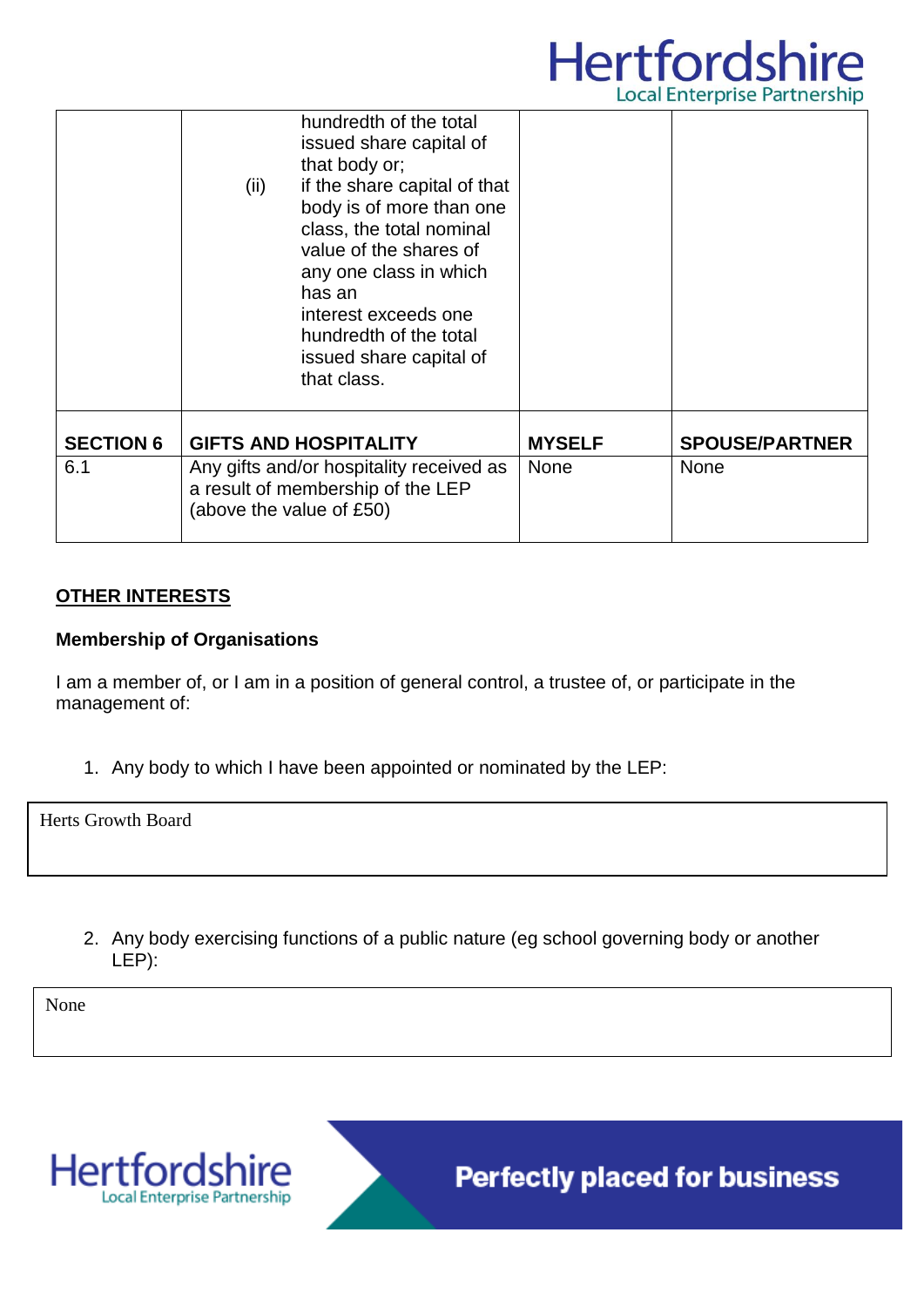

3. Any body directed to charitable purposes:

Patron of Watford Peace Hospice Patron of Watford Interfaith Association Patron of One Vision

> 4. Any body, one of whose principal purposes includes the influence of public opinion or policy (including any political party or trade union):

Liberal Democrats

5. Any local authority (please state any interests you hold as LA leaders/cabinet members for LA land, resources and the LA's commercial interests):

Elected Mayor of Watford

6. Any other interest which I hold which might reasonably be likely to be perceived as affecting my conduct or influencing my action in relation to my role.

None